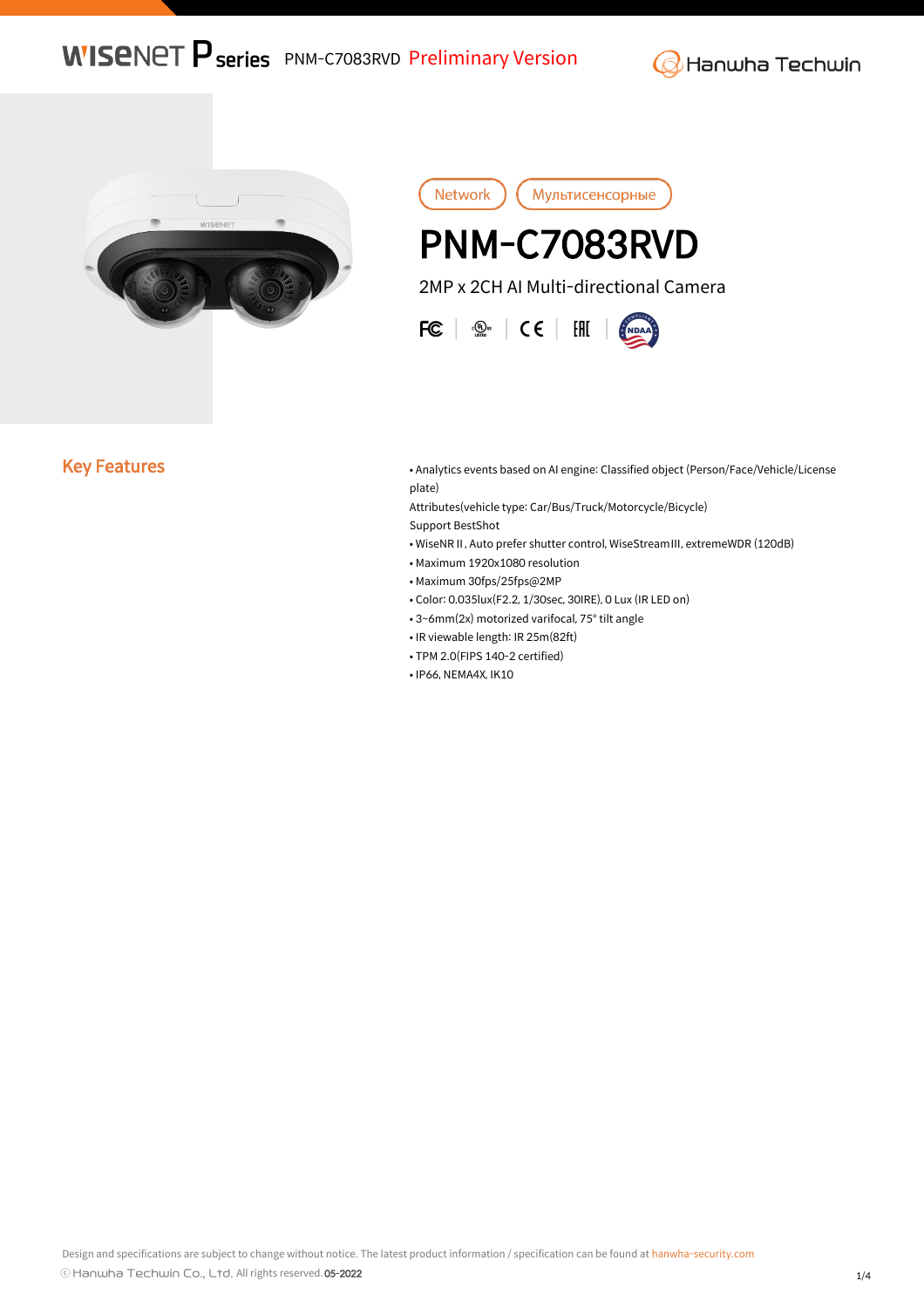**G** Hanwha Techwin

PNM-C7083RVD

2MP x 2CH AI Multi-directional Camera







## Specifications

| Video                           |                                                                                                                                                                                                                                                                                                                                                                                                                                                                                     |
|---------------------------------|-------------------------------------------------------------------------------------------------------------------------------------------------------------------------------------------------------------------------------------------------------------------------------------------------------------------------------------------------------------------------------------------------------------------------------------------------------------------------------------|
| <b>Imaging Device</b>           | 1/2.8" CMOS x 2CH                                                                                                                                                                                                                                                                                                                                                                                                                                                                   |
| <b>Resolution</b>               | 1920x1080, 1600x1200, 1280x1024, 1280x960, 1280x720, 1024x768, 800x600, 800x448, 720x576, 720x480, 640x480,<br>640x360, 320x240                                                                                                                                                                                                                                                                                                                                                     |
| Max. Framerate                  | H.265/H.264: 2MP Max. 30fps/25fps(60Hz/50Hz)<br>MJPEG: Max. 30fps/25fps(60Hz/50Hz)                                                                                                                                                                                                                                                                                                                                                                                                  |
| Min. Illumination               | Color: 0.035lux(F2.2, 1/30sec, 30IRE)<br>BW: 0.0035lux(F2.2, 1/30sec, 30IRE), 0lux(IR LED on)                                                                                                                                                                                                                                                                                                                                                                                       |
| Video Out                       | USB: micro USB Type B, 1280x720 for installation                                                                                                                                                                                                                                                                                                                                                                                                                                    |
| Lens                            |                                                                                                                                                                                                                                                                                                                                                                                                                                                                                     |
| Focal Length (Zoom Ratio)       | 3~6mm(2x) motorized varifocal per CH                                                                                                                                                                                                                                                                                                                                                                                                                                                |
| <b>Max. Aperture Ratio</b>      | $F2.2$ (Wide)~ $F3.1$ (Tele)                                                                                                                                                                                                                                                                                                                                                                                                                                                        |
| Angular Field of View           | H: 107(Wide)~56.3(Tele)<br>V: 57(Wide)~31.5(Tele)<br>D: $126$ (Wide)~64.3(Tele)                                                                                                                                                                                                                                                                                                                                                                                                     |
| Min. Object Distance            | 0.5m(1.64ft)                                                                                                                                                                                                                                                                                                                                                                                                                                                                        |
| <b>Focus Control</b>            | Simple focus                                                                                                                                                                                                                                                                                                                                                                                                                                                                        |
| Lens Type                       | <b>Fixed IRIS</b>                                                                                                                                                                                                                                                                                                                                                                                                                                                                   |
| Pan / Tilt / Rotate             |                                                                                                                                                                                                                                                                                                                                                                                                                                                                                     |
| Pan / Tilt / Rotate Range       | 0~355°/0~78°/0~180°                                                                                                                                                                                                                                                                                                                                                                                                                                                                 |
| Operational                     |                                                                                                                                                                                                                                                                                                                                                                                                                                                                                     |
| Camera Title                    | Displayed up to 85 characters                                                                                                                                                                                                                                                                                                                                                                                                                                                       |
| Day & Night                     | Auto(ICR)                                                                                                                                                                                                                                                                                                                                                                                                                                                                           |
| <b>Backlight Compensation</b>   | BLC, WDR, SSDR                                                                                                                                                                                                                                                                                                                                                                                                                                                                      |
| <b>Wide Dynamic Range</b>       | extremeWDR(120dB)                                                                                                                                                                                                                                                                                                                                                                                                                                                                   |
| <b>Digital Noise Reduction</b>  | WiseNR II (Based on AI engine), SSNR V                                                                                                                                                                                                                                                                                                                                                                                                                                              |
| <b>Motion Detection</b>         | 8ea, 8point Polygonal zones                                                                                                                                                                                                                                                                                                                                                                                                                                                         |
| <b>Privacy Masking</b>          | 6ea, Quadrangle zones<br>- Color: Gray, Black, White                                                                                                                                                                                                                                                                                                                                                                                                                                |
| <b>Gain Control</b>             | Support                                                                                                                                                                                                                                                                                                                                                                                                                                                                             |
| <b>White Balance</b>            | ATW / AWC / Manual / Indoor / Outdoor                                                                                                                                                                                                                                                                                                                                                                                                                                               |
| <b>LDC</b>                      | Support                                                                                                                                                                                                                                                                                                                                                                                                                                                                             |
| <b>Electronic Shutter Speed</b> | Minimum / Maximum / Anti flicker (1/5~1/12,000sec)<br>Auto prefer shutter control(Based on AI engine)                                                                                                                                                                                                                                                                                                                                                                               |
| <b>Video Rotation</b>           | Flip, Mirror, Hallway view (90°/270°) - Each channel separately                                                                                                                                                                                                                                                                                                                                                                                                                     |
| <b>Analytics</b>                | Classified object type : Person/Face/Vehicle/License plate<br>Attributes: Vehicle(Type:car/bus/truck/motorcycle/bicycle)<br>Support Bestshot<br>Analytics events based on AI engine<br>- Object detection, Virtual line(Crossing/Direction), Virtual area(Loitering/Intrusion/Enter/Exit)<br>Analytics events*<br>- Defocus detection, Motion detection, Tampering, Virtual area(Appear/Disappear)<br>* Support Audio detection, Sound classification via optional SPM-4210 I/O box |
| Alarm I/O                       | * Support Alarm via optional SPM-4210 I/O box                                                                                                                                                                                                                                                                                                                                                                                                                                       |
| <b>Alarm Triggers</b>           | Analytics, Network disconnect, Alarm input via optional SPM-4210 I/O box                                                                                                                                                                                                                                                                                                                                                                                                            |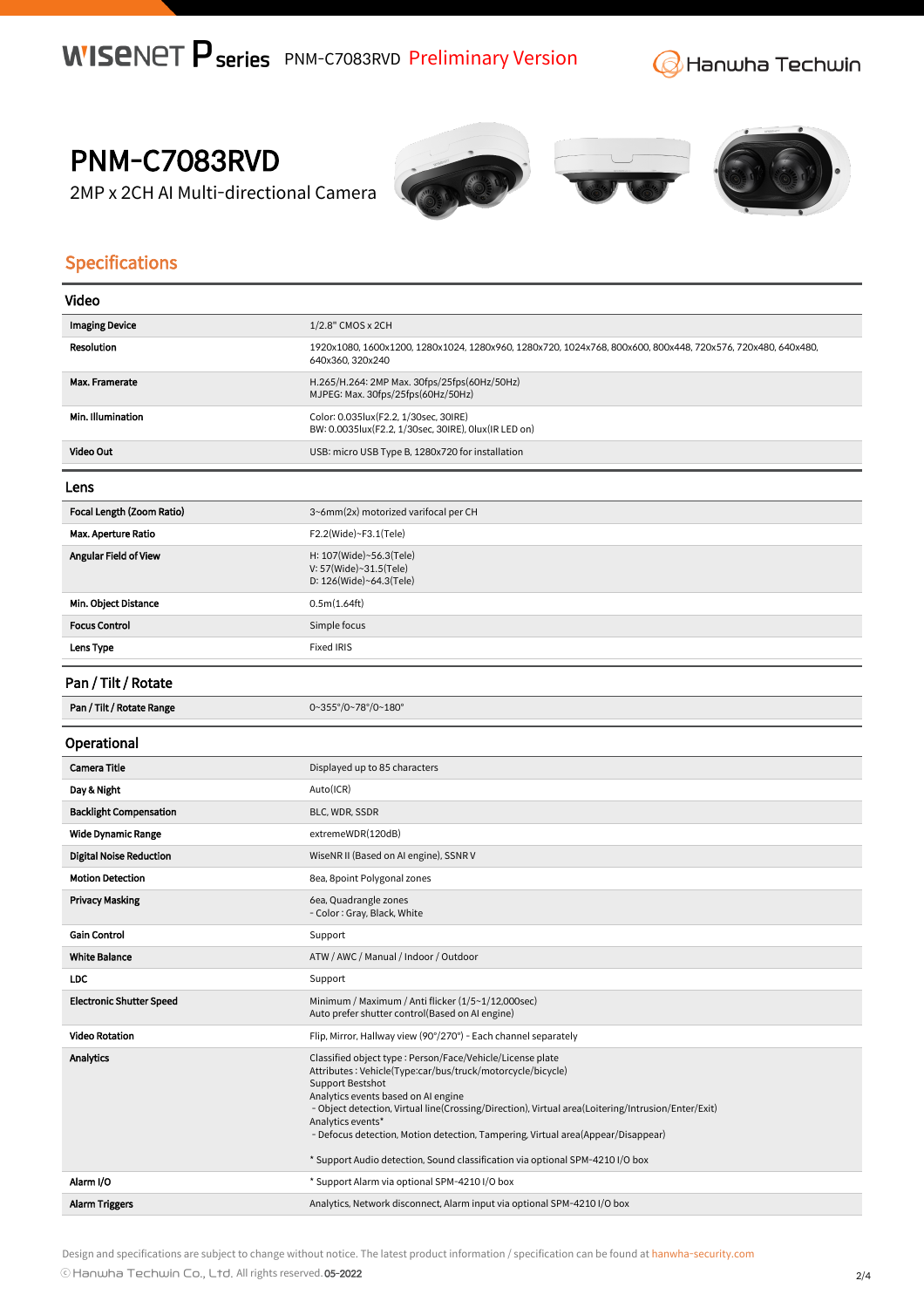## **WISENET P series** PNM-C7083RVD Preliminary Version



| <b>Alarm Events</b>                      | When alarm trigger occurred<br>- File upload(image) : e-mail/FTP<br>- Notification : e-mail<br>- Recording: SD/SDHC/SDXC or NAS recording at event triggers<br>- Handover(PTZ preset, Send message by HTTP/HTTPS/TCP)<br>-* Alarm output via optional SPM-4210 I/O box                                                                                      |
|------------------------------------------|-------------------------------------------------------------------------------------------------------------------------------------------------------------------------------------------------------------------------------------------------------------------------------------------------------------------------------------------------------------|
| Audio In                                 | * Audio in via optional SPM-4210 I/O box                                                                                                                                                                                                                                                                                                                    |
| <b>Audio Out</b>                         | * Audio out via optional SPM-4210 I/O box                                                                                                                                                                                                                                                                                                                   |
| IR Viewable Length                       | 25m(82ft)                                                                                                                                                                                                                                                                                                                                                   |
| <b>Network</b>                           |                                                                                                                                                                                                                                                                                                                                                             |
| Ethernet                                 | Metal shielded RJ-45 (10/100/1000BASE-T)                                                                                                                                                                                                                                                                                                                    |
| <b>Video Compression</b>                 | H.265/H.264: Main/Baseline/High, MJPEG                                                                                                                                                                                                                                                                                                                      |
| <b>Smart Codec</b>                       | Manual (5ea area), WiseStream II, WiseStream III (Based on AI engine)                                                                                                                                                                                                                                                                                       |
| <b>Bitrate Control</b>                   | H.264/H.265: CBR or VBR<br>MJPEG: VBR                                                                                                                                                                                                                                                                                                                       |
| <b>Streaming</b>                         | Unicast(10 users) / Multicast<br>5 profiles per channel                                                                                                                                                                                                                                                                                                     |
| Protocol                                 | IPv4, IPv6, TCP/IP, UDP/IP, RTP(UDP), RTP(TCP), RTCP, RTSP, NTP, HTTP, HTTPS, SSL/TLS, DHCP, FTP, SMTP,<br>ICMP, IGMP, SNMPv1/v2c/v3(MIB-2), ARP, DNS, DDNS, QoS, UPnP, Bonjour, LLDP, SRTP (TCP, UDP Unicast)                                                                                                                                              |
| Security                                 | TPM 2.0 (FIPS 140-2 level 2)<br>HTTPS(SSL) Login Authentication<br>Digest Login Authentication<br>IP Address Filtering<br>User access log<br>802.1X Authentication (EAP-TLS, EAP-LEAP, EAP-PEAP MSCHAPv2)<br>Device Certificate (Hanwha Techwin Root CA, pre-installed)<br>Secure by default certificate<br>Secure OS/Boot/Storage, Verify firmware forgery |
| <b>Application Programming Interface</b> | ONVIF Profile S/T<br>SUNAPI(HTTP API)<br>Open platform                                                                                                                                                                                                                                                                                                      |
|                                          |                                                                                                                                                                                                                                                                                                                                                             |
| General                                  |                                                                                                                                                                                                                                                                                                                                                             |
| Webpage Language                         | English, Korean, Chinese, French, Italian, Spanish, German, Japanese, Russian, Swedish, Portuguese, Czech, Polish, Turkish,<br>Dutch, Greek, Hungarian                                                                                                                                                                                                      |
| <b>Edge Storage</b>                      | Micro SD/SDHC/SDXC 1slot Max. 512GB                                                                                                                                                                                                                                                                                                                         |
| Memory                                   | 2GB RAM, 512MB Flash                                                                                                                                                                                                                                                                                                                                        |
| <b>Environmental &amp; Electrical</b>    |                                                                                                                                                                                                                                                                                                                                                             |
| Operating Temperature / Humidity         | -40°C~+55°C(-40°F ~ +131°F) / Less than 95% RH(Non-condensing)                                                                                                                                                                                                                                                                                              |
| <b>Storage Temperature / Humidity</b>    | $-50^{\circ}$ C $\sim$ +60 $^{\circ}$ C ( $-58^{\circ}$ F $\sim$ +140 $^{\circ}$ F) / Less than 95% RH(Non-condensing)                                                                                                                                                                                                                                      |
| <b>Certification</b>                     | IP66, IK10, NEMA4X                                                                                                                                                                                                                                                                                                                                          |
| <b>Input Voltage</b>                     | PoE+(IEEE802.3at, Class4)                                                                                                                                                                                                                                                                                                                                   |
| <b>Power Consumption</b>                 | PoE+: Max 20W, typical 15.5W                                                                                                                                                                                                                                                                                                                                |
| Mechanical                               |                                                                                                                                                                                                                                                                                                                                                             |
| Color / Material                         | White / Aluminum<br>Hard-coated dome bubble                                                                                                                                                                                                                                                                                                                 |
| <b>RAL Code</b>                          | RAL9003                                                                                                                                                                                                                                                                                                                                                     |
| <b>Product Dimensions / Weight</b>       | 215(W)x135(D)x93.2(H)mm(8.46"x5.31"x3.67") / 1330g                                                                                                                                                                                                                                                                                                          |
| <b>Compatible Conduit hole / Gangbox</b> | $3/4"$ (M25)<br>single, double, 4" octagon, 4" square                                                                                                                                                                                                                                                                                                       |
| DORI (EN62676-4 standard)                |                                                                                                                                                                                                                                                                                                                                                             |
| Detect (25PPM/ 8PPF)                     | Wide: 28.4m(93.22ft) / Tele: 71.8m(235.45ft)                                                                                                                                                                                                                                                                                                                |
| Observe (63PPM/ 19PPF)                   | Wide: 11.4m(37.29ft) / Tele: 28.7m(94.18ft)                                                                                                                                                                                                                                                                                                                 |
| Recognize (125PPM/ 38PPF)                | Wide: 5.7m(18.64ft) / Tele: 14.4m(47.09ft)                                                                                                                                                                                                                                                                                                                  |